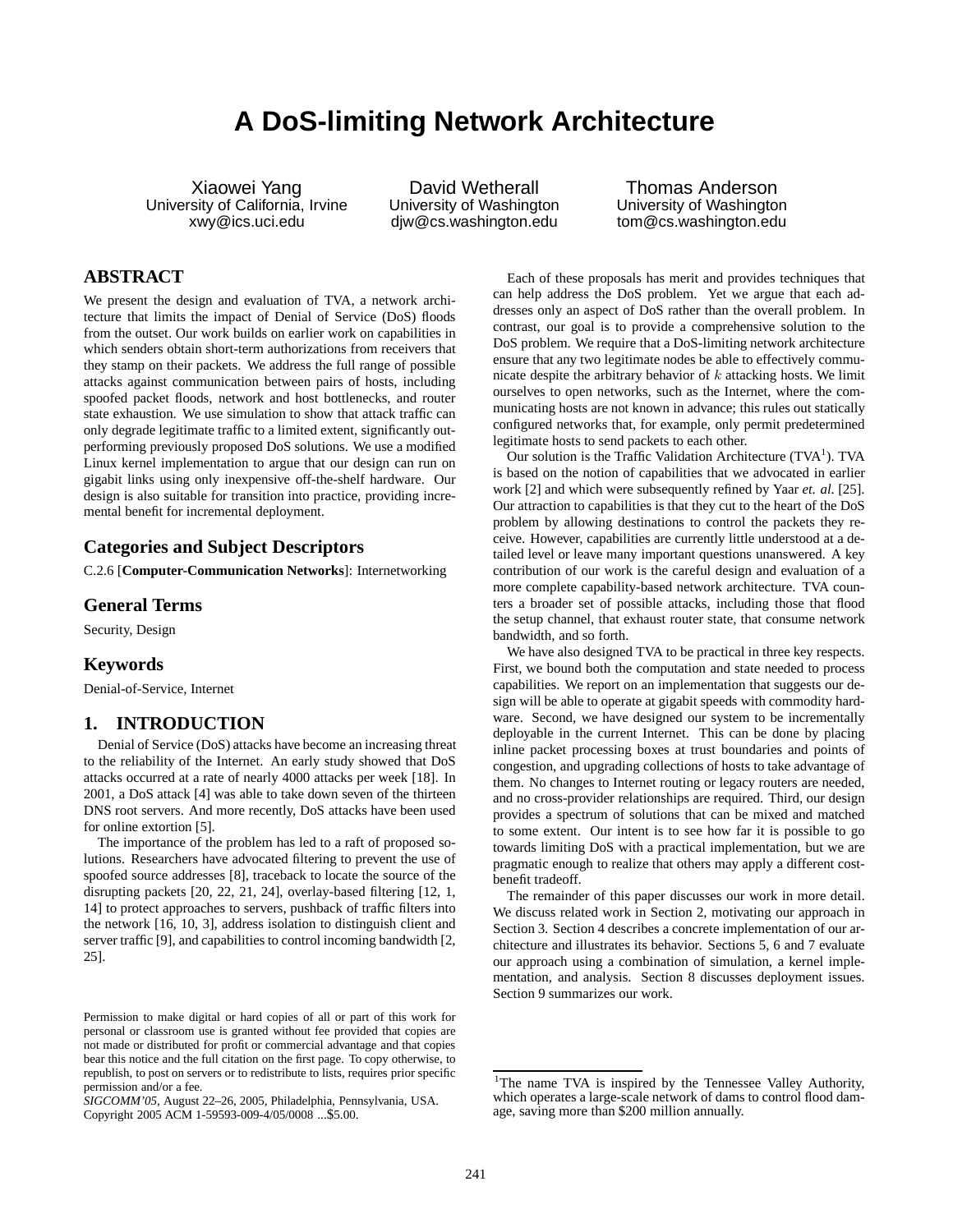# **2. BACKGROUND**

Our design leverages previous proposals to address DoS attacks. We discuss this work, using attack scenarios to illustrate its strengths and weaknesses and to motivate our approach.

Early work in the area of DoS sought to make all sources identifiable, e.g., ingress filtering [8] discards packets with widely spoofed addresses at the edge of the network, and traceback uses routers to create state so that receivers can reconstruct the path of unwanted traffic [20, 21, 22]. This is a key step, but it is insufficient as a complete solution. For example, an attacker might flood a link between a source and a destination. She might then hide her tracks by using the IP TTL field to cause the attack packets to be dropped after they have done their damage but before they arrive at the destination. The network then simply appears to be broken from the point of view of the source and the destination.

One might think that fair queuing [6] would help by ensuring that each flow gets its fair share of the bottleneck bandwidth. Yet even if we assume ingress filtering (so there are no spoofed source addresses)  $k$  hosts attacking a destination limit a good connection to  $1/k$  of the bandwidth. This applies even if the destination knows it does not want any of the attack traffic. The problem is worse if fair queuing is performed across source and destination address pairs. Then, an attacker in control of k well-positioned hosts can create a large number of flows to limit the useful traffic to only  $1/k<sup>2</sup>$ of the congested link. For example, 30 well-placed hosts could cut a gigabit link to only a megabit or so of usable traffic.

A different tack is for the network to limit communication to previously established patterns, e.g., by giving legitimate hosts an authenticator off-line that permits them to send to specific destinations. SOS [12] and Mayday [1] take this approach. Our goal is to design an open network, one where any two hosts can communicate without prior arrangement. Our work can thus be seen as automating the provision of authenticators.

An insidious aspect of the Internet model is that receivers have no control over the resources consumed on their behalf: a host can receive (and have to pay for!) a repetitive stream of packets regardless of whether they are desired. One response is to install packet filters at routers upstream from the destination to cause unwanted packets to be dropped in the network before they consume the resources of the destination, e.g., pushback [16, 10] and more recently AITF [3]. Unfortunately, these filters will block some legitimate traffic from the receiver because there is no clean way to discriminate attack traffic from other traffic, given that attackers can manufacture packets with contents of their choosing. Our work can be seen as a robust implementation of network filtering.

In earlier work, we proposed the approach of putting a capability, or token, into each data packet to demonstrate that the packet was requested by the receiver [2]. Communication takes two steps: first, the sender requests permission to send; after verifying the sender is good, the receiver provides it with a token. When included in a packet, this token allows the network to verify that the packet was authorized by the receiver. By itself, this does not prevent attacks against the initial request packet, the router state or computation needed to verify the packet, and so forth. For example, in our initial work we used a separate overlay for transmitting the request packets; an attack against this channel would disrupt hosts that had not yet established a capability to send.

In SIFF, Yaar *et. al.* refine the capability approach to eliminate the separate overlay channel for request packets and per-flow state. Instead, routers stamp packets with a key that reaches the receiver and is returned to authorize the sender, which uses it on subsequent packets [25]. This is reminiscent of work in robust admission control [15]. We adopt this approach, with some enhancements motivated by weaknesses of the SIFF proposal. First, in SIFF, router stamps are embedded in normal IP packets, which requires each router stamp to be extremely short (2 bits), and thus potentially discoverable by brute-force attack. We show how to combine the security of long stamps with the efficiency of short stamps. Second, initial request packets are forwarded with low priority. This allows attacking hosts to establish "approved" connections purely amongst themselves and flood a path and prevent any further connections from being established along its congested links. We address this through a more careful treatment of request packets. Finally, routers allow all copies of packets with a valid stamp through because they have no per-flow state. Thus, an attacker that is incorrectly granted a capability by a receiver can flood the receiver at an arbitrary rate until the permission expires. This is problematic because a typical Web server will only know after a connection starts whether the traffic is legitimate and given the timeout constants suggested in [25], even a small rate of incorrect decisions would allow DoS attacks to succeed. Our approach is to provide fine-grained control over how many packets can be sent based on a single authorization.

In summary, existing proposed DoS solutions have a number of good ideas but are incomplete. Our goal is to provide a more comprehensive solution. We further restrict ourselves to solutions that might be practically implemented in today's technology, e.g., with limited state at each router and with reasonable amount of computation at each hop.

# **3. TVA DESIGN OVERVIEW**

In this section, we motivate the key components of our design. Later in Section 4, we describe the protocol and sketch its common case of operation. The overall goal of TVA is to strictly limit the impact of packet floods so that two hosts can communicate despite attacks by other hosts. To achieve this, we start with standard IP forwarding and routing. We then extend hosts and routers with the handling described below, conceptually at the IP level. For simplicity of exposition, we consider a network in which all routers and hosts run our protocol. However, our design only requires upgrades at network locations that are trust boundaries or that experience congestion.

# **3.1 Packets with Capabilities**

To prevent a destination from losing connectivity because of a flood of unwanted packets, the network must discard those packets before they reach a congested link. Otherwise the damage has already been done. This in turn requires that routers have a means of identifying wanted packets and providing them with preferential service. To cleanly accomplish this, we require that each packet carry information that each router can check to determine whether the packet is wanted by the destination. We refer to this explicit information as a capability [2].

Capabilities have significant potential benefits compared to other schemes that describe unwanted packets using implicit features [16, 10]. They do not require a difficult inference problem to be solved, are precise since attackers cannot spoof them, and are not foiled by end-to-end encryption. However, to be viable as a solution, capabilities must meet several implied requirements. First, they must be granted by the destination to the sender, so that they can be stamped on packets. This raises an obvious bootstrap issue, which we address shortly. Second, capabilities must be unforgeable and not readily transferable across senders or destinations. This is to prevent attackers from stealing or sharing valid capabilities. Third, routers must be able to verify capabilities without trusting hosts. This ensures malicious hosts cannot spoof capabilities. Fourth, ca-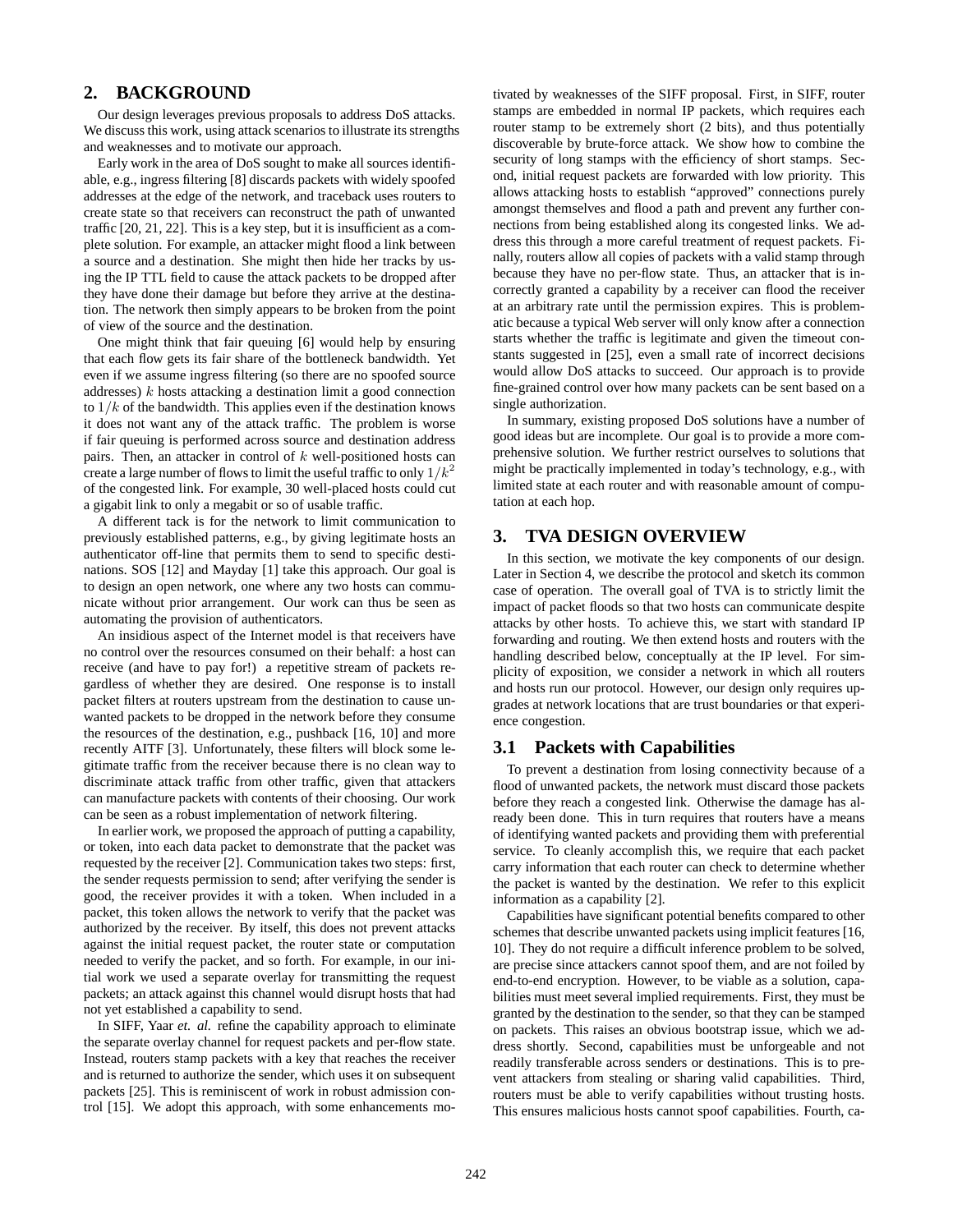

**Figure 1: A sender obtaining initial capabilities by (1) sending a request to the destination, to which routers add pre-capabilities; and (2) receiving a response, to which the destination added capabilities.**

pabilities must expire so that a destination can cut off a sender from whom it no longer wants to receive packets. Finally, to be practical, capabilities must add little overhead in the common case. The rest of our design is geared towards meeting these requirements.

## **3.2 Bootstrapping Capabilities**

In our design, capabilities are initially obtained using request packets that do not have capabilities. These requests are sent from a sender to a destination, e.g., as part of a TCP SYN packet. The destination then returns capabilities to the sender if it chooses to authorize the sender for further packets, e.g., piggybacked on the TCP SYN/ACK response. This is shown in Figure 1 for a single direction of transfer; each direction is handled independently, though requests and responses in different directions can be combined in one packet. Once the sender has capabilities, the communications is bootstrapped in the sense that the sender can send further packets with capabilities that routers can validate.

Ignoring legacy issues for the moment, we expect the number of packets without associated capabilities to be small in most settings. This is because one capability covers all connections between two hosts, and new capabilities for a long transfer can be obtained using the current capability before it expires. Nonetheless, it is crucial that the initial request channel not open an avenue for DoS attacks, either by flooding a destination or blocking the requests of legitimate senders. The first issue is straightforward to address: we rate-limit requests at all network locations so that they cannot consume all of the bandwidth. Request packets should comprise only a small fraction of bandwidth. Even with 250 bytes of request for a 10KB flow, request traffic is 2.5% of the bandwidth. This allows us to rate-limit request traffic to be no more than 5% of the capacity of each link, with the added margin for bursts.

It is more challenging to prevent requests from attackers from overwhelming requests from legitimate clients. Ideally, we would like to use per-source fair queuing to ensure that no source can overwhelm others, regardless of how many different destinations it contacts. However, this is problematic because source addresses may be spoofed, but per-source fair queuing requires an authenticated source identifier. One possibility is ingress filtering, but we discarded it as too fragile because a single unprotected ingress allows remote spoofing. Another possibility is to sign packets using a public key infrastructure, but we discarded it as too much of a deployment hurdle.

Instead, we build a path identifier analogous to Pi [24] and use it as an approximate source locator. Each router at the ingress of a trust boundary, e.g., AS edge, tags the request with a small (16 bit) value derived from its incoming interface that is likely to be unique across the trust boundary, e.g., a pseudo-random hash. This tag identifies the upstream party. Routers not at trust boundaries do not tag requests as the upstream has already tagged. The tags act as



**Figure 2: Queue management at a capability router. There are three types of traffic: requests that are rate-limited; regular packets with associated capabilities that receive preferential forwarding; and legacy traffic that competes for any remaining bandwidth.**

an identifier for a network path. We then fair-queue requests using the most recent tag to identify a queue. This is shown in Figure 2. As a better approximation, earlier tags can be used within a given queue to break ties.

Queuing based on a path identifier has two benefits. First the number of queues is bounded because the tag space is bounded. This in turn bounds the complexity of fair queuing, ensuring that we will not exhaust router resources. Second, the scheme offers defense-in-depth because each trust domain such as an AS places the most trust in the domain that precedes it. Therefore, an attacker at the edge of the network or a compromised router who writes arbitrary tags can at most cause queue contention at the next downstream trust domain (AS). One consequence of this is that senders that share the same path identifier share fate, localizing the impact of an attack and providing an incentive for improved local security.

### **3.3 Destination Policies**

The next question we consider is how a destination can determine whether to authorize a request. This is a matter of policy, and it depends on the role the destination plays in the network. We consider two extreme cases of a client and a public server to argue that simple policies can be effective.

A client may act in a way that by default allows it to contact any server but not otherwise be contacted, as is done by firewalls and NAT boxes today. To do this, it accepts incoming requests if they match outgoing requests it has already made and refuses them otherwise. Note that the client can readily do this because capabilities are added to existing packets rather than carried as separate packets. For example, a client can accept a request on a TCP SYN/ACK that matches its earlier request on a TCP SYN.

A public server may initially grant all requests with a default number of bytes and timeout, using the path identifier to fairly serve different sources when the load is high. If any of the senders misbehave, by sending unexpected packets or floods, that sender can be temporarily blacklisted and its capability will soon expire. This blacklisting is possible because the handshake involved in the capability exchange weakly authenticates that the source address corresponds to a real host. The result is that misbehaving senders are quickly contained. More sophisticated policies may be based on HTTP cookies that identify returning customers, CAPTCHAs that distinguish zombies from real users [11], and so forth.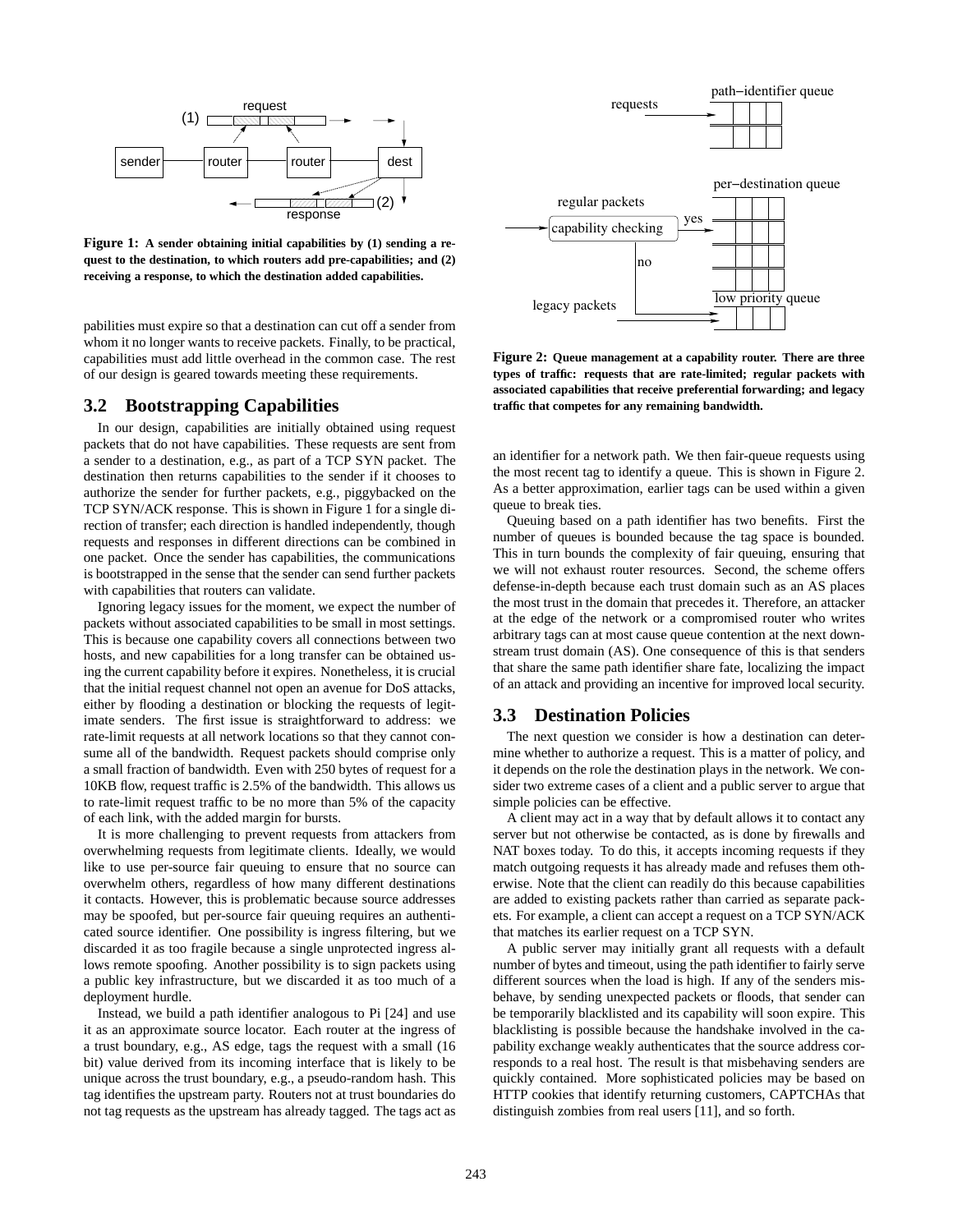

# **3.4 Unforgeable Capabilities**

Having provided a bootstrap mechanism and policy, we turn our attention to the form of capabilities themselves. Our key requirement is that an attacker can neither forge a capability, nor make use of a capability that they steal or transfer from another party. We also need capabilities to expire.

We use cryptography to bind each capability to a specific network path, including source and destination IP addresses, at a specific time. Each router that forwards a request packet generates its own pre-capability and attaches it to the packet. This pre-capability is shown in Figure 3. It consists of a local router timestamp and a cryptographic hash of that timestamp plus the source and destination IP addresses and a slowly-changing secret known only to the router. Observe that each router can verify for itself that a purported pre-capability attached to a packet is valid by re-computing the hash, since the router knows all of the inputs, but it is cryptographically hard for other parties to forge the pre-capability without knowing the router secret. Each router changes its secret at twice the rate of the timestamp rollover, and only uses the current or the previous secret to validate capability. This ensures that a pre-capability expires within at most the timestamp rollover period, and each pre-capability is valid for about the same time period regardless of when it is issued. The high-order bit of the timestamp indicates whether the current or the previous router secret should be used for validation. This trick allows a router to try only one secret even if the router changed its secret right after issuing a precapability.

The destination thus receives an ordered list of pre-capabilities that corresponds to a specific network path with fixed source and destination IP endpoints. It is this correspondence that prevents an attacker from successfully using capabilities issued to another party: it cannot generally arrange to send packets with a specific source and destination IP address through a specific sequence of routers unless it is co-located with the source. In the latter case, the attacker is indistinguishable from the source as far as the network is concerned, and shares its fate in the same manner as for requests. (And other, more devastating attacks are possible if local security is breached.) Thus we reduce remote exploitation to the problem of local security.

If the destination wishes to authorize the request, it returns an ordered list of capabilities to the sender via a packet sent in the reverse direction. Conceptually, the pre-capabilities we have described could directly serve as these capabilities. However, we process them further to provide greater control, as is described next.

# **3.5 Fine-Grained Capabilities**

Even effective policies will sometimes make the wrong decision and the receiver will authorize traffic that ultimately is not wanted. For example, with our blacklist server policy an attacker will be authorized at least once, and with our client policy the server that a client accesses may prove to be malicious. If authorizations were



**Figure 4: Bound on the bytes of a capability with caching.**

binary, attackers whose requests were granted would be able to arbitrarily flood the destination until their capabilities expire. This problem would allow even a very small rate of false authorizations to deny service. This argues for a very short expiration period, yet protocol dynamics such as TCP timeouts place a lower bound on what is reasonable.

To tackle this problem, we design fine-grained capabilities that grant the right to send up to  $N$  bytes along a path within the next  $T$ seconds, e.g.,  $100KB$  in 10 seconds<sup>2</sup>. That is, we limit the amount of data as well as the period of validity. The form of these capabilities is shown in Figure 3. The destination converts the precapabilities it receives from routers to full capabilities by hashing them with  $N$  and  $T$ . Each destination can choose  $N$  and  $T$  (within limits) for each request, using any method from simple defaults to models of prior behavior. It is these full capabilities, along with  $N$ and  $T$ , that are returned to authorize the sender. For longer flows, the sender should renew these capabilities before they reach their limits.

With this scheme, routers verify their portion of the capabilities by re-computing the hashes much as before, except that now two hashes are required instead of one. The routers now perform two further checks, one for  $N$  and one for  $T$ . First, routers check that their local time is no greater than the router timestamp plus  $T$  to ensure that the capability has not expired. This requires that T be at most one half of the largest router timestamp so that two time values can be unambiguously compared under a modulo clock. The replay of very old capabilities for which the local router clock has wrapped are handled as before by periodically changing the router secret. Second, routers check that the capability will not be used for more than  $N$  bytes. This check is conceptually simple, but it requires state and raises the concern that attackers may exhaust router state. We deal with this concern next.

# **3.6 Bounded Router State**

We wish to ensure that attackers cannot exhaust router memory to bypass capability limits. This is especially a concern given that we are counting the bytes sent with a capability and colluding attackers may create many authorized connections across a target link.

To handle this problem, we design an algorithm that bounds the bytes sent using a capability while using only a fixed amount of router state no matter how attackers behave. In the worst case, a capability may be used to send  $2N$  bytes in T seconds. The same capability will still be precisely limited to  $N$  bytes if there is no memory pressure.

The high level idea of the algorithm is to make a router keep state only for flows (a flow is defined on a sender to a destination basis.) with valid capabilities that send faster than  $N/T$ . The router does not need to keep state for other authorized flows because they will

 $2$ An alternative would be to build rapid capability revocation. We believe this to be a less tractable problem.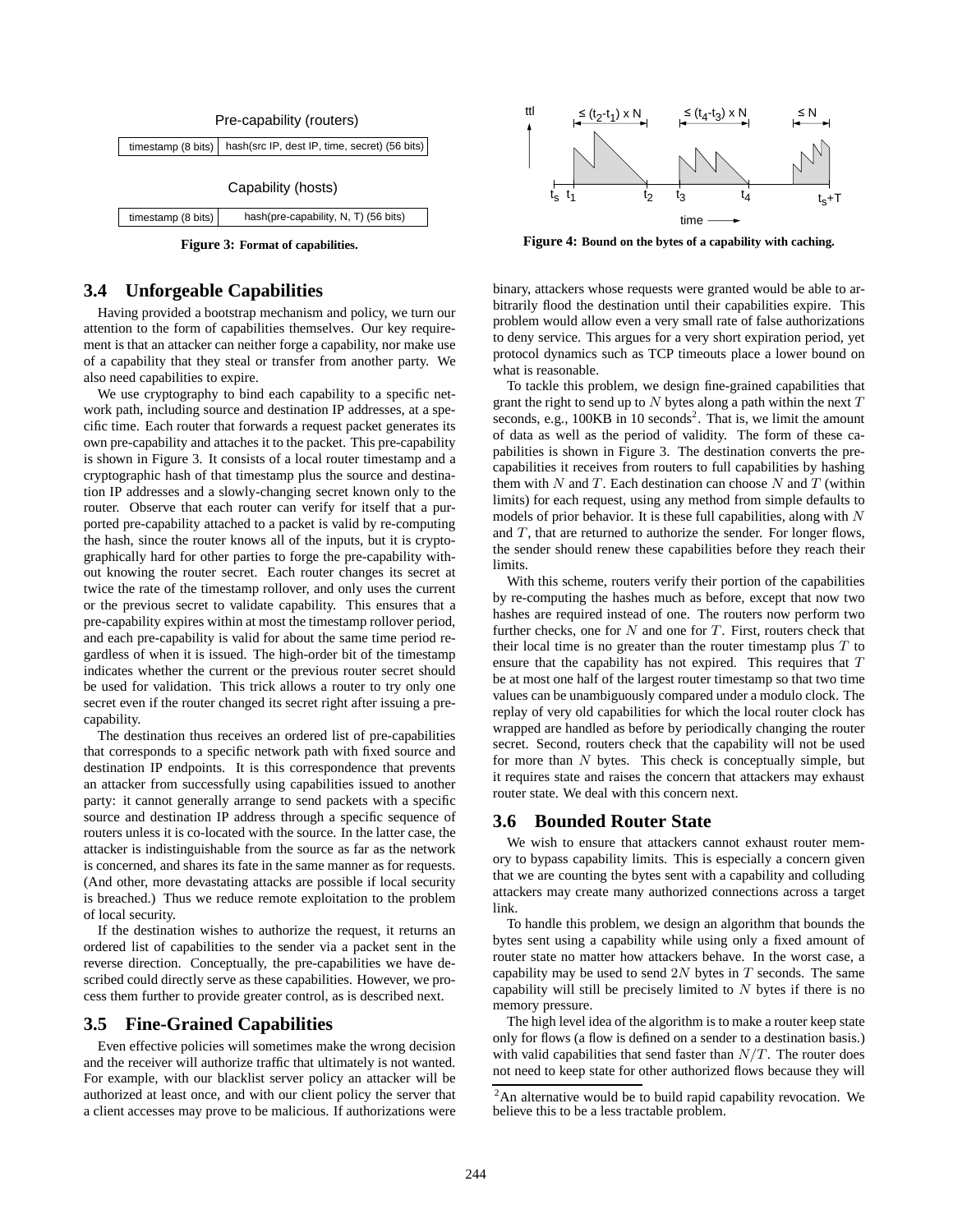not send more than  $N$  bytes before their capabilities expire in  $T$ seconds. We track flows via their rates by using the rate  $N/T$  to convert bytes to equivalent units of time, as we describe next.

When a router receives a packet with a valid capability for which it does not have state, it begins to track byte counts for the capability and also associates a minimal time-to-live (ttl) with the state. The ttl is set to the time equivalent value of the packet:  $L * T/N$ seconds (with  $L$  being the packet length). This  $ttl$  is decremented as time passes (but our implementation simply sets an expiration time of  $now + ttl$ ) and incremented as subsequent packets are charged to the capability. When the ttl reaches zero, it is permissible for the router to reclaim the state for use with a new capability.

We now show that this scheme bounds the number of bytes sent using a capability. Referring to Figure 4, suppose that the router created the capability at time  $t_s$  and it expires at time  $t_s + T$ . Further suppose that the router creates state for the capability at time  $t_1 > t_s$ , and reclaims the state when its ttl reaches zero at time  $t_2 < t_s + T$ . Then by the definition of the *ttl*, the capability must have been used for at most  $(t_2 - t_1)/T \times N$  bytes from  $t_1$ to  $t_2$ . This may occur more than once, but regardless of how many times it occurs, the time intervals can total to no more than  $T$  seconds. Thus the total bytes used for the capability must be at most  $T/T \times N = N$  bytes. If a capability has state created at time immediately preceding  $t_s + T$ , then up to N bytes can be sent at a rate faster than  $N/T$ . Therefore, at most  $N + N = 2N$  bytes can be sent before the capability is expired.

This scheme requires only fixed memory to avoid reclaiming state with non-zero *ttl* values, as required above. Suppose the capacity of the input link is  $C$ . To have state at time  $t$ , a capability must be used to send faster than  $N/T$  before t. Otherwise, the ttl associated with the state will reach zero and the state may be reclaimed. There can be at most  $C/(N/T)$  such capabilities. We require that the minimum  $N/T$  rate be greater than an architectural constraint  $(N/T)_{min}$ . This bounds the state a router needs to  $C/(N/T)_{min}$  records. As an example, if the minimum sending rate is 4K bytes in 10 seconds, a router with a gigabit input line will only need 312,500 records. If each record requires 100 bytes, then a line card with 32MB of memory will never run out of state.

### **3.7 Efficient Capabilities**

We want capabilities to be bandwidth efficient as well as secure. Yet these properties are in conflict, since security benefits from long capabilities (i.e., a long key length) while efficiency benefits from short ones (i.e., less overhead). To reconcile these factors, we observe that most bytes reside in long flows for which the same capability is used repeatedly on packets of the flow. Thus we use long capabilities (64 bits per router) to ensure security, and cache capabilities at routers so that they can subsequently be omitted for bandwidth efficiency. We believe that this is a better tradeoff than short capabilities that are always present, e.g., SIFF uses 2 bits per router. Short capabilities are vulnerable to a brute force attack if the behavior of individual routers can be inferred, e.g., from bandwidth effects, and do not provide effective protection with a limited initial deployment.

In our design, when a sender obtains new capabilities from a receiver, it chooses a random flow nonce and includes it together with the list of capabilities in its packets. When a router receives a packet with a valid capability it caches the capability relevant information and flow nonce, and initializes a byte counter and ttl as previously described. Subsequent packets can then carry the flow nonce and omit the list of capabilities. Observe that path MTU discovery is likely unaffected because the larger packet is the first one sent to a destination. Routers look up a packet that omits its capabilities using its source and destination IP addresses, and compare the cached flow nonce with that in the packet. A match indicates that a router has validated the capabilities of the flow in previous packets. The packets are then subject to byte limit and expiration time checking as before.

For this scheme to work well, senders must know when routers will evict their capabilities from the cache. To do so, hosts model router cache eviction based on knowledge of the capability parameters and how many packets have used the capability and when. By the construction of our algorithm, eviction should be rare for highrate flows, and it is only these flows that need to remain in cache to achieve overall bandwidth efficiency. This modeling can either be conservative, based on later reverse path knowledge of which packets reached the destination<sup>3</sup>, or optimistic, assuming that loss is infrequent. In the occasional case that routers do not have the needed capabilities in cache, the packets will be demoted to legacy packets rather than lost, as we describe next.

### **3.8 Route Changes and Failures**

To be robust, our design must accommodate route changes and failures such as router restarts. The difficulty this presents is that a packet may arrive at a router that has no associated capability state, either because none was set up or because the cache state or router secret has been lost.

This situation should be infrequent, but we can still minimize its disruption. First, we demote such packets to be the same priority as legacy traffic (which have no associated capabilities) by changing a bit in the capability header. They are likely to reach the destination in normal operation when there is little congestion. The destination then echoes demotion events to the sender by setting a bit in the capability header of the next message sent on the reverse channel. This tells the sender that it must re-acquire capabilities.

### **3.9 Balancing Authorized Traffic**

Capabilities ensure that only authorized traffic will compete for the bandwidth to reach a destination, but we remain vulnerable to floods of authorized traffic: a pair of colluding attackers can authorize high-rate transfers between themselves and disrupt other authorized traffic that shares the bottleneck. This would allow, for example, a compromised insider to authorize floods on an access link by outside attackers.

We must arbitrate between authorized traffic to mitigate this attack. Since we do not know which authorized flows are malicious, if any, we simply seek to give each capability a reasonable share of the network bandwidth. To do this we use fair-queuing based on the authorizing destination IP address. This is shown in Figure 2. Users will now get a decreasing share of bandwidth as the network becomes busier in terms of users (either due to legitimate usage or colluding attackers), but they will be little affected unless the number of attackers is much larger than the number of legitimate users.

Note that we could queue on the source address (if source address can be trusted) or other flow definitions involving prefixes. The best choice is a matter of AS policy that likely depends on whether the source or destination is a direct customer of the AS, e.g., the source might be used when the packet is in the sender ISP's network and vice versa.

One important consideration is that we limit the number of queues to bound the implementation complexity of fair queuing. To do this, we again fall back on our router state bound, and fair-queue over the flows that have their capabilities in cache. In this manner, the high-rate flows that send more rapidly than  $N/T$  will fairly

<sup>&</sup>lt;sup>3</sup>We ignore for the present the layering issues involved in using transport knowledge instead of building more mechanism.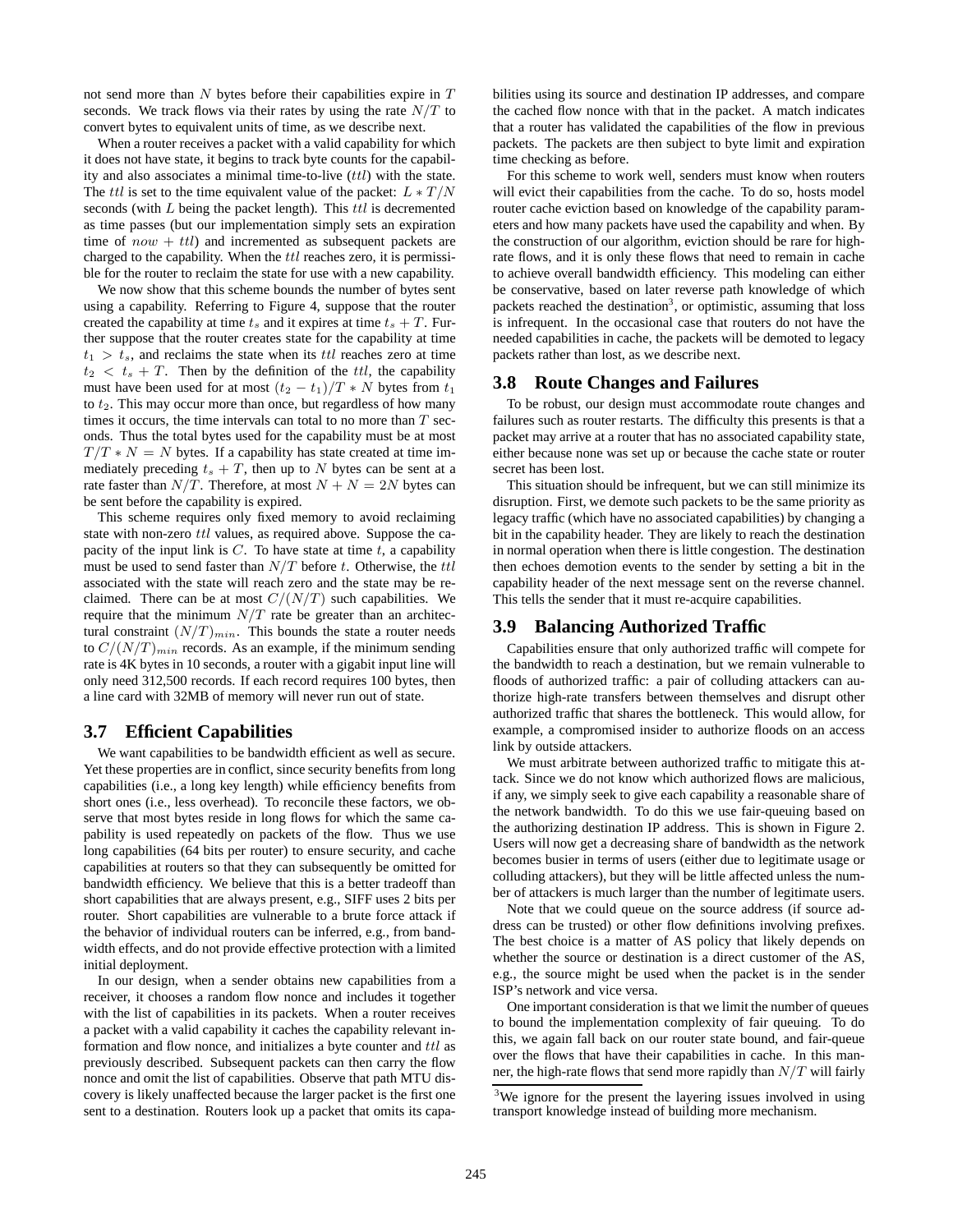share the bandwidth. These are the flows that we care most about limiting. The low-rate flows will effectively receive FIFO service with drops depending on the timing of arrivals. This does not guarantee fairness but is adequate in that it prevents starvation. An alternative approach would have been to hash the flows to a fixed number of queues in the manner of stochastic fair queuing [23]. However, we believe our scheme has the potential to prevent attackers from using deliberate hash collisions to crowd out legitimate users.

### **3.10 Short, Slow or Asymmetric Flows**

TVA is designed to run with low overhead for long, fast flows that have a reverse channel. Short or slow connections will experience a higher relative overhead, and in the extreme may require a capability exchange for each packet. However, several factors suggest that TVA is workable even in this regime. First, the effect on aggregate efficiency is likely to be small given that most bytes belong to long flows. Second, and perhaps more importantly, our design does not introduce added latency in the form of handshakes, because capabilities are carried on existing packets, e.g., a request may be bundled with a TCP SYN and the capability returned on the TCP SYN/ACK. Third, short flows are less likely because flows are defined on a sender to a destination IP address basis. Thus all TCP connections or DNS exchanges between a pair of hosts can take place using a single capability.

TVA will have its lowest relative efficiency when all flows near a host are short, e.g., at the root DNS servers. Here, the portion of request bandwidth must be increased. TVA will then provide benefits by fair-queuing requests from different regions of the network. Truly unidirectional flows would also require capability-only packets in the reverse direction. Fortunately, even media streaming protocols typically use some reverse channel communications. Finally, we have not addressed IP multicast as it already require some form of authorization action from the receiver. It would be interesting to see whether we can provide a stronger protection in this setting by using capabilities.

# **4. TVA PROTOCOL**

In this section, we describe TVA in terms of how hosts and routers process packets and provide a more detailed view of the common case for data transfer. We consider attacks more systematically in the following sections. We ignore legacy concerns for the moment, returning to them in Section 8.

There are three elements in our protocol: packets that carry capability information; hosts that act as senders and destinations; and routers that process capability information. We describe each in turn.

# **4.1 Packets with Capabilities**

Other than legacy traffic, all packets carry a capability header that extends the behavior of IP. We implement this as a shim layer above IP, piggybacking capability information on normal packets so that there are no separate capability packets.

There are two types of packets from the standpoint of capabilities: request packets and regular packets. They share an identifying capability header and are shown in Figure 5. Request packets carry a list of blank capabilities and path identifiers that are filled in by routers as requests travel towards destinations. Regular packets have two formats: packets that carry both a flow nonce and a list of valid capabilities, and packets that carry only a flow nonce. (Recall that a flow is defined by a source and a destination IP address.) A regular packet with a list of capabilities may be used to request a new set of capabilities. We refer to such packets as renewal packets. If a regular packet does not pass the capability check, it may be



**Figure 5: Types of capability packets. Return information is present if the return bit in the common header is set. Sizes are in bits. The units for** N **are KB; the units for T are seconds.**

demoted to low priority traffic that is treated as legacy traffic. Such packets are called demoted packets.

We use the lowest two bits of the *type* field in the capability header to indicate the type and the format of packets: request packet, regular packet with a flow nonce only, regular packet with both a flow nonce and a list of capabilities, and renewal packet. One bit in the *type* field is used by routers to indicate that the packet has been demoted. The remaining bit indicates whether there is also return information being carried in the reverse direction to a sender. This information follows the capability payload. It may be a list of capabilities granted by the destination or a demote notification.

Each capability is as described in Section 3: a 64 bit value, broken down into 8 bits of router timestamp in seconds (a modulo 256 clock), and 56 bits of a keyed hash.

# **4.2 Senders and Destinations**

To send to a destination for which it has no valid capabilities, a sender must first send a request. A request will typically be combined with the first packet a sender sends, such as a TCP SYN. When a destination receives the request, it must decide whether to grant or refuse the transfer. We described some simple policies in Section 3.3; there is also an issue we have not tackled of how to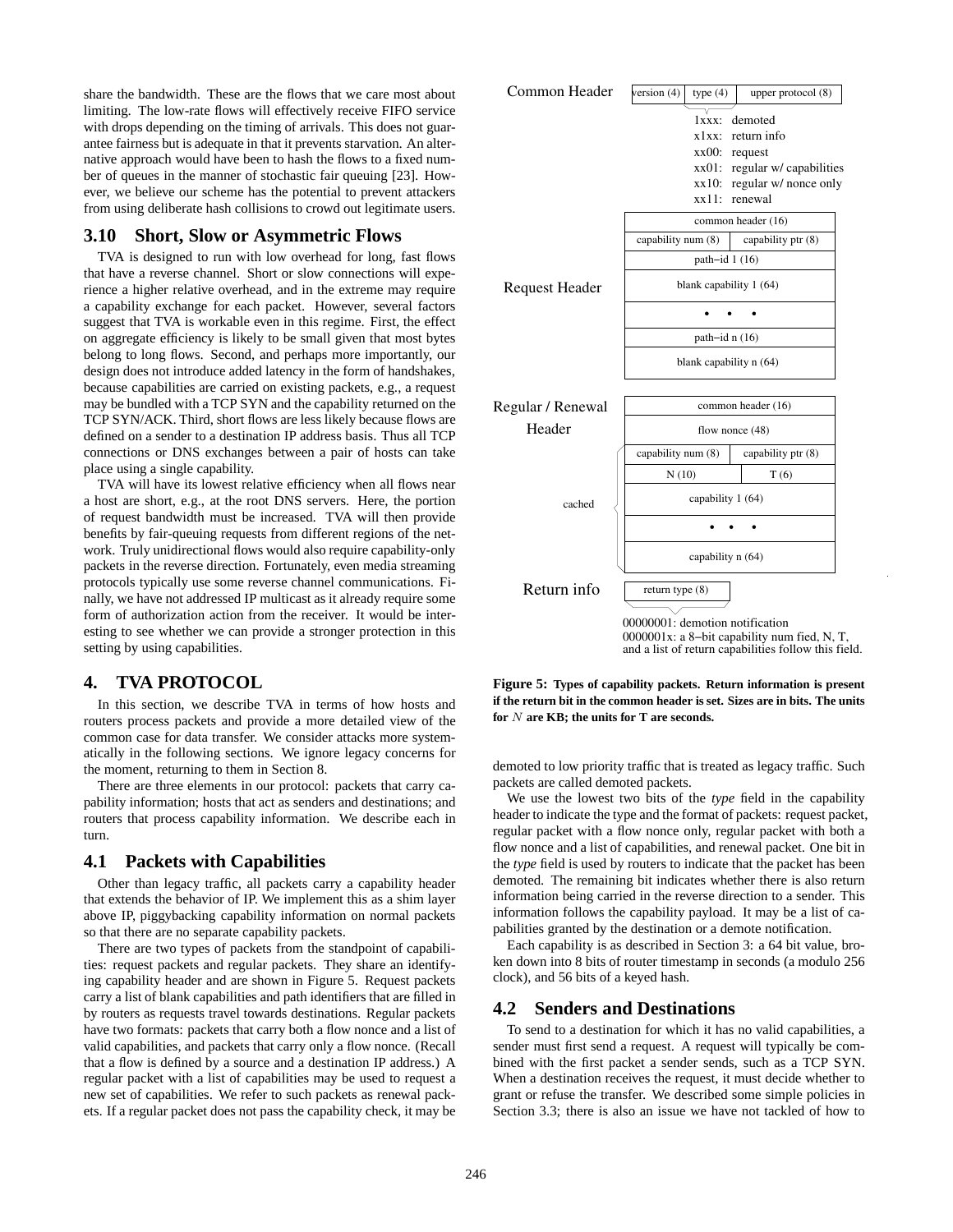express policies within the socket API. If the destination chooses to authorize the transfer, it sends a response with capabilities back to the sender, again combined with another packet, such as a TCP SYN/ACK. This SYN/ACK will also carry a request for the reverse direction. The reverse setup occurs in exactly the same manner as the forward setup, and we omit its description. To refuse the transfer, the destination may instead return an empty capability list, again combined with a packet such as a TCP RST.

Once the sender receives capabilities, the remainder of the transfer is straightforward. The sender sends data packets, initially with capabilities, and models capability expiration and cache expiration at routers to conservatively determine when routers will have their capabilities in cache, and when to renew the capabilities. In the common case, the flow nonce and capabilities are cached at every router. This enables the source to transmit most packets with only the flow nonce.

The destination simply implements a capability granting policy and does not need to model router behavior. It also echoes any demote signals to the sender, so that the sender may repair the path.

### **4.3 Routers**

Routers route and forward packets as required by IP and additionally process packets according to the capability information that they carry. At a high level, routers share the capacity of each outgoing link between three classes of traffic. This is shown in Figure 2. Request packets, which do not have valid capabilities, are guaranteed access to a small, fixed fraction of the link (5% is our default) and are rate-limited not to exceed this amount. Regular packets with associated capabilities may use the remainder of the capacity. Legacy traffic is treated as the lowest priority, obtaining bandwidth that is not needed for either requests or regular packets in the traditional FIFO manner.

To process a request, the router adds a pre-capability to the end of the list and adds a new path identifier if it is at a trust boundary. The pre-capability is computed as the local timestamp concatenated with the hash of a router secret, the current, local router time in seconds using its modulo 256 clock, and the source and destination IP addresses of the packet. This is shown in Figure 3. The path identifier is a constant that identifies the ingress to the trust domain, either with high likelihood using pseudo-random functions or with configuration information. Requests are fair-queued for onward transmission using the most recent path identifiers.

To process a regular packet, routers check that the packet is authorized, update the cached information and packet as needed, and schedule the packet for forwarding. First, the router tries to locate an entry for the flow using the source and the destination IP address from the packet. An entry will exist if the router has received a valid regular packet from that flow in the recent past. The cache entry stores the valid capability, the flow nonce, the authorized bytes to send  $(N)$ , the valid time  $(T)$ , and the *ttl* and byte count as described in Section 3.6.

If there is a cached entry for the flow, the router compares the flow nonce to the packet. If there is a match, it further checks and updates the byte count and the *ttl*, and then fair queues the packet as described below. If the flow nonce does not match and a list of capabilities are present, this could be the first packet with a renewed capability, and so the capability is checked and if valid, replaced in the cache entry. Equivalently, if there is not a cached entry for the flow, the capability is checked, and a cache entry is allocated if it is valid. If the packet has a valid capability and is a renewal packet, a fresh pre-capability is minted and placed in the packet.

A router validates capability using the information in the packet (the source and destination addresses,  $N$ , and  $T$ ) plus the router's

```
if (pkt-\text{>protocol} == TVA) {
  isValid = false;
  if (isRTS(pkt)) { /* rts pkt */
     insert precap pi(pkt);
     enqueRts(pkt); /* per path identifier queue */
  } else { /* regular pkt */
    entry = lookup(pkt);if (entry) { /* has entry */
      if (pkt-\geqnonce == entry-\geqnonce) {
          /* check byte count, expiration, update entry */
         isValid = updateEntry(entry, pkt);
       } else if (validateCap(pkt)) { /* comp two hashes */
         /* first renewed pkt. replace and check entry */
         isValid = replaceEntry(entry, pkt);
       }
     } else { /* no entry */
      if (validateCap(pkt)) {
         isValid = createEntry(pkt); /* create and check entry */
      }
     }
    if (isValid) {
      if (isRenewal(pkt)) { /* renewal pkt */
         renewPkt(pkt); /* insert precap */
       }
      enqueRegular(pkt); /* per-destination queue */
     } else {
      demote(pkt);
      enqueLegacy(pkt);
     }
  }
} else {
    enqueLegacy(pkt);
}
```
**Figure 6: How a capability router processes a packet.**

secret. It recomputes the two hash functions to check whether they match the capability value. The router also checks that the byte count does not exceed  $N$ , and the current time does not exceed the expiration time (of timestamp  $+T$ ) and updates the entry's ttl. Any packet with a valid capability or flow nonce is scheduled using fair queuing. Our scheme does this across flows cached at the router using destination addresses by default.

If neither the packet's flow nonce nor capability is valid, then the packet is marked as demoted and queued along with legacy packets. Figure 6 shows the pseudo-code on how a capability router processes a packet.

### **5. SIMULATION RESULTS**

In this section, we use *ns* to simulate TVA, SIFF, pushback and the legacy Internet to see how well TVA limits the impact of DoS floods. TVA is as described in the previous sections, except that we rate-limit capability requests to 1% of the link capacity, down from our default of 5%, to stress our design. SIFF is implemented as described in [25]. It treats capacity requests as legacy traffic, does not limit the number of times a capability is used to forward traffic, and does not balance authorized traffic sent to different destinations. Pushback is implemented as described in [16]. It recursively pushes destination-based network filters backwards across the incoming link that contributes most of the flood.

For each scheme, we set up fixed length transfers between legitimate users, and a destination under various attacks. We then measure: i) the average fraction of completed transfers, and ii) the average time of the transfers that complete. These metrics are useful because a successful DoS attack will cause heavy loss that will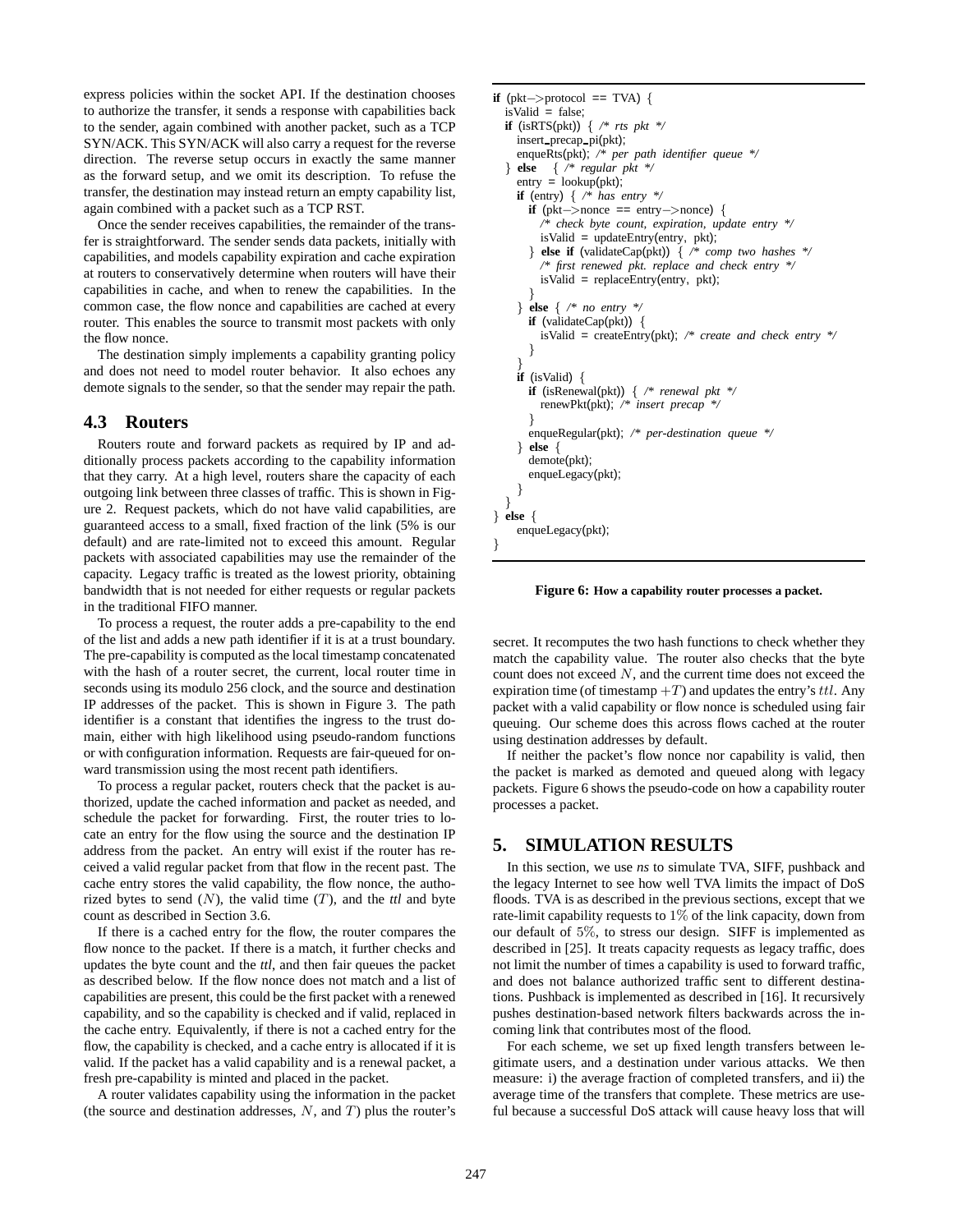

**Figure 7: Simulation topology**

both slow legitimate transfers and eventually cause the applications to abort them.

We simulate the dumbbell topology shown in Figure 7. The bottleneck link in our simulation is provisioned to give a legitimate user a nominal throughput of 1Mb/s over a bottleneck link with a nominal capacity of 10Mb/s. The RTT is 60ms. Each attacker floods at the rate of a legitimate user, 1Mb/s, and we vary intensity of the attacks from 1/10 of the bottleneck bandwidth to 10 times the bottleneck bandwidth by varying the number of attackers from 1 to 100. We use these relatively low rates to speed the simulation, since the key variables are the ratios between attacker, legitimate user, and the bottleneck bandwidth, given that there is a bandwidthdelay product sufficient to avoid small window effects.

Each legitimate user sends a 20KB file a thousand times using TCP, the next transfer starting after the previous one completes or aborts due to excessive loss. Capability requests are piggybacked on TCP SYNs. To provide a fair comparison for other schemes, we modify TCP to have a more aggressive connection establishment algorithm. Specifically, the timeout for TCP SYNs is fixed at one second (without the normal exponential backoff) and up to eight retransmissions are performed. Without this change, SIFF suffers disproportionately because it treats SYN packets with capability requests as legacy traffic, and therefore its performance under overload will be dominated by long TCP timeouts. Similarly, we set the TCP data exchange to abort the connection if its retransmission timeout for a regular data packet exceeds 64 seconds, or it has transmitted the same packet more than 10 times.

We note that TCP inefficiencies limit the effective throughput of a legitimate user to be no more than 533Kb/s in our scenario, given the transfer of 20KB with a 60ms RTT. This implies that there is virtually no bandwidth contention with a pool of 10 legitimate users – the contention effects we see come directly from massed attackers.

#### **5.1 Legacy Packet Floods**

The first scenario we consider is that of each attacker flooding the destination with legacy traffic at 1Mb/s. Figure 8 shows the fraction of completions and the average completion time for TVA in comparison with SIFF, pushback, and the current Internet.

We see that TVA maintains the fraction of completions near 100% and the average completion time remains small as the intensity of attacks increases. That is, our design strictly limits the impact of legacy traffic floods. This is because we treat legacy traffic with lower priority than request traffic.

SIFF treats both legacy and request packets as equally low priority traffic. Therefore, when the intensity of legacy traffic exceeds the bottleneck bandwidth, a legitimate user's request packets begin



**Figure 8: Legacy traffic flooding does not increase the file transfer time or decrease the fraction of completed transfers with TVA. With SIFF, file transfer time increases and the fraction of completed transfer drops when the intensity of attack increases; With pushback, as the number of attackers increases, pushback poorly isolates attack and legitimate traffic, and the transfer time increases and the fraction of completed transfer drops sharply; with today's Internet, the transfer time increases sharply, and the fraction of completion quickly approaches zero.**

to suffer losses. We see this in Figure 8 when the number of attackers is greater than 10 and the fraction of completions drops and the completion time increases. When the aggregate attack bandwidth  $B_a$  is greater than the bottleneck bandwidth  $B_l$ , the packet loss rate p is approximately  $(B_a - B_l)/B_a$ . Once a request packet gets through, a sender's subsequent packets are authorized packets and are treated with higher priority. So the probability that a file transfer completes with SIFF is equal to the probability a request gets through within nine tries, i.e.,  $(1-p^9)$ . When the number of attackers is 100, p is 90%, giving a completion rate of  $(1-0.9^9) = 0.61$ . This is consistent with our results. Similarly, the average time for a transfer to complete with up to 9 tries is:

$$
T_{avg} = (\sum_{i=1}^{9} \cdot i \cdot p^{i-1} \cdot (1-p))/(1-p^{9})
$$

When there are 100 attackers, this time is 4.05 seconds, which is again consistent with our results.

Pushback performs well until the number of attackers is large, at which stage it provides poor isolation between attack traffic and legitimate traffic. This is because attack traffic becomes harder to identify as the number of attackers increases since each incoming link contributes a small fraction of the overall attack. As can be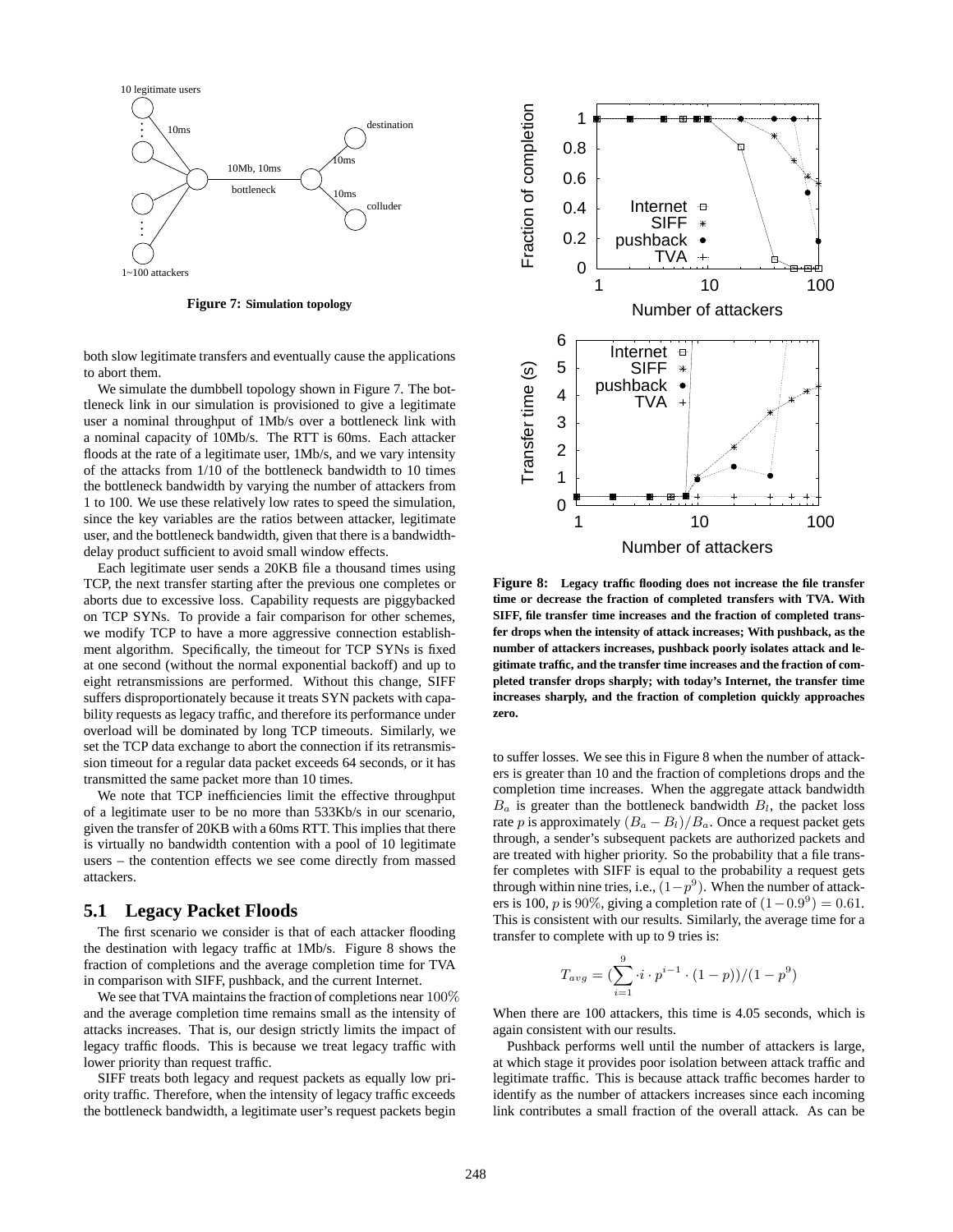

**Figure 9: Request packet flooding does not increase the transfer time or decrease the fraction of completed transfers with TVA.**

seen in Figure 8, when the number of attackers is less than 40, pushback is able to cut off a significant portion of the attack traffic: the file transfer time increases by less than 2 seconds, and the faction of completed transfers remains at 100%. However, pushback becomes markedly less effective as the number of attackers increases further. The file transfer time increases significantly, and the fraction of completed transfers drops sharply. TVA could be viewed as an alternative pushback scheme that is always activated and uses capabilities as a robust signature to separate attack traffic and legitimate traffic.

With the Internet, legitimate traffic and attack traffic are treated alike. Therefore, every packet from a legitimate user encounters a loss rate of  $p$ . The probability for a file transfer of  $n$  packets to get through, each within a fixed number of retransmissions  $k$  is  $(1-p<sup>k</sup>)<sup>n</sup>$ . This probability decreases polynomially as the drop rate  $p$  increases and exponentially as the number of packets  $n$  (or the file size) increases. This explains the results we see in Figure 8: the fraction of completed transfers quickly approaches to zero as the number of attackers increases. The few completed transfers have a completion time hundreds of seconds, and are out of the y-axis scope in Figure 8.

#### **5.2 Request Packet Floods**

The next scenario we consider is that of each attacker flooding the destination with request packets at 1Mb/s. In this attack, we assume the destination was able to distinguish requests from legitimate users and those from attackers. With TVA, request packets are rate limited and will not reduce the available capacity for authorized packets. Requests from attackers and legitimate users are



**Figure 10: With TVA, per-destination queue ensures that the destination and the colluder equally share the access link bandwidth. The transfer time slightly increases (not noticeable from the figure) as a result of reduced bandwidth, and the fraction of completion remains** 100%**.**

queued separately, so that excessive requests from attackers will be dropped without causing requests from legitimate users to be dropped. We see this in Figure 9: the fraction of completions does not drop and the transfer time does not increase. In contrast, the results for SIFF are similar to those for legacy packets floods, as SIFF treats both requests and legacy traffic as low priority traffic. Both pushback and the legacy Internet treat RTS traffic as regular data traffic. The results for them are the same as those for the legacy traffic attack.

# **5.3 Authorized Packet Floods**

Strategic attackers will realize that it is more effective to collude when paths can be found that share the bottleneck link with the destination. The colluders grant capabilities to requests from attackers, allowing the attackers to send authorized traffic at their maximum rate. Figure 10 shows the results under this attack. Because TVA allocates bandwidth approximately fairly among all destinations and allows destinations to use fine-grained capabilities to control how much bandwidth to allocate to a sender, this attack causes bandwidth to be fairly allocated between the colluder and the destination. The transfer time slightly increases (from 0.31 second to 0.33 second, not noticeable from the figure) as a result of reduced bandwidth, and all transfers complete. If the number of colluders that share a bottleneck link with the destination increases, the destination gets a decreased share of the bandwidth. Each legitimate user will get a lesser share of the bandwidth, but no user will be starved.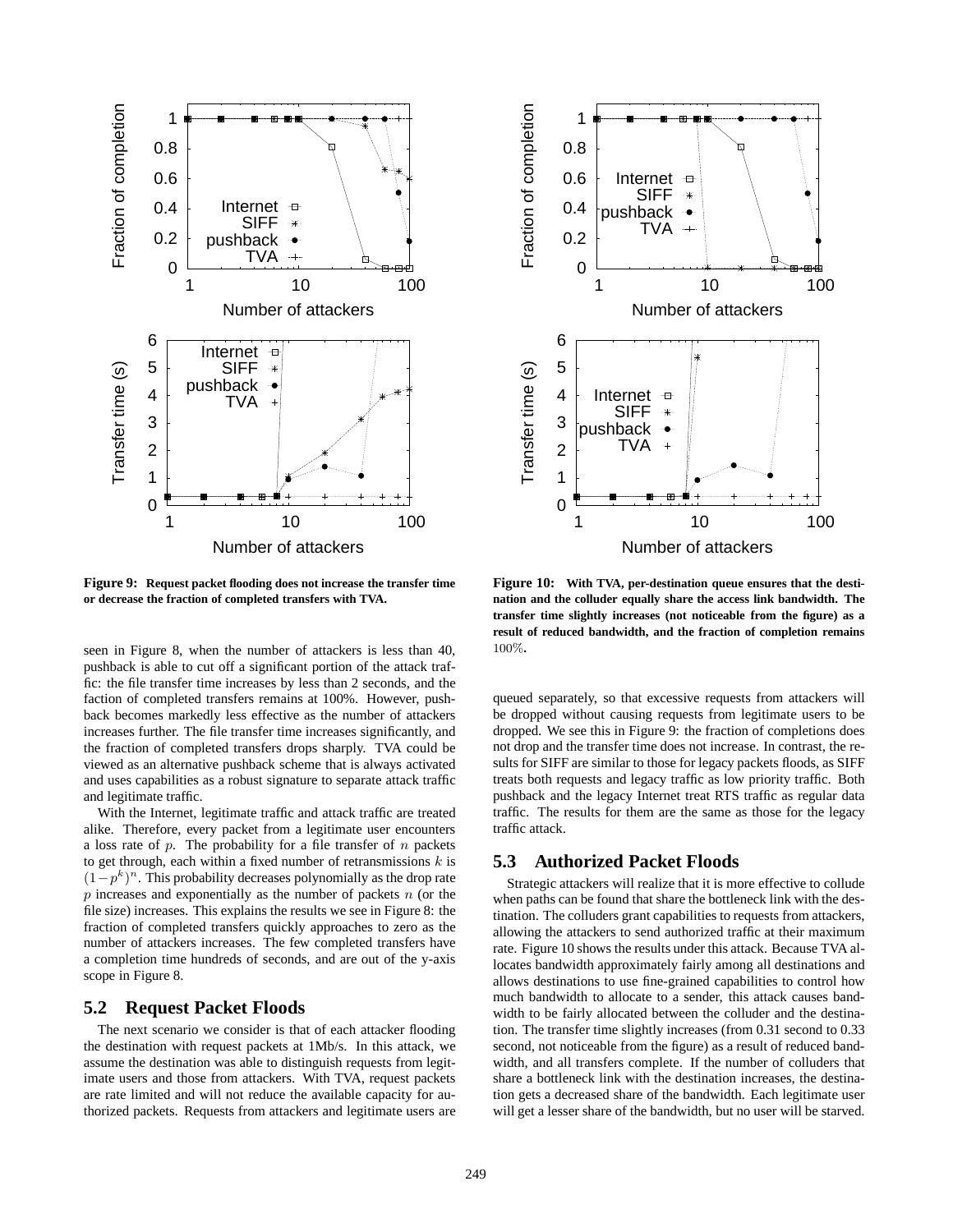

**Figure 11: Attackers can only cause temporary damage if a destination stops renewing their capabilities. TVA uses a fine-grained capability to limit the impact of authorizing an attacker to a smaller amount of attack traffic compared to SIFF, even assuming SIFF has a rapidchanging router secret that expires every 3 seconds.**

Under the same attack with SIFF, legitimate users are completely starved when the intensity of the attack exceeds the bottleneck bandwidth. Again, this is because the request packets are treated with low priority and are dropped in favor of the authorized attack traffic. We see in Figure 10 that the request completion rate drops sharply to zero when the attacking bandwidth reaches the bottleneck bandwidth of 10Mb/s. The very few transfers that complete do so only because of traffic fluctuations, and suffer a sharp increase in the average transfer time.

Both pushback and the legacy Internet treat request traffic and authorized traffic as regular traffic. Thus, the results for each scheme under an authorized traffic attack is similar to each scheme under a legacy traffic attack. Pushback will identify the flow aggregate destined to the colluder as the offending aggregate that causes most packet drops, but it fails to rate limit the aggregate to its fair share of bandwidth.

### **5.4 Imprecise Authorization Policies**

Finally, we consider the impact of imprecise policies, when a destination sometimes authorizes attackers because it cannot reliably distinguish between legitimate users and attackers at the time that it receives a request. In the extreme that the destination cannot differentiate attackers from users at all, it must grant them equally.

However, if the destination is able to differentiate likely attack requests, even imprecisely, TVA is still able to limit the damage of DoS floods. To see this, we simulate the simple authorization

| Packet type                    | Processing time |
|--------------------------------|-----------------|
| Request                        | $460$ ns        |
| Regular with a cached entry    | $33$ ns         |
| Regular without a cached entry | 1486 ns         |
| Renewal with a cached entry    | 439 ns          |
| Renewal without a cached entry | $1821$ ns       |

**Table 1: Processing overhead of different types of packets.**

policy described in Section 3.3: a destination initially grants all requests, but stops renewing capabilities for senders that misbehave by flooding traffic. We set the destination to grant an initial capability of 32KB in 10 seconds. This allows an attacker to flood at a rate of 1Mb/s, but for only 32KB until the capability expires. The destination does not renew capabilities because of the attack. Figure 11 shows how the transfer time changes for TVA with this policy as an attack commences. There are two attacks: a high intensity one in which all 100 attackers attack simultaneously; and a low intensity one in which the 100 attackers divide into 10 groups that flood one after the other, as one group finishes their attack. We see that both attacks are effective for less than 5 seconds, causing temporary congestion and increasing the transfer time of some connections by about 2 seconds.

Figure 11 also shows the results for SIFF under the same attacks. In SIFF, the expiration of a capability depends on changing a router secret – even if the destination determines that the sender is misbehaving it is powerless to revoke the authorization beforehand. This suggests that rapid secret turnover is needed, but there are practical limitations on how quickly the secret can be changed, e.g., the life time of a router secret should be longer than a small multiple of TCP timeouts. In our experiment, we assume SIFF can expire its capabilities every three seconds. By contrast, TVA expires router secret every 128 seconds. We see that both attacks have a much more pronounced effect on SIFF. The high intensity attack increases the transfer time by 4 seconds, and the low intensity attack lasts for 30 seconds. In each attack period of three seconds, all legitimate requests are blocked until the next transition. As a result, the transfer time jumps to more than three seconds.

# **6. IMPLEMENTATION**

We prototyped TVA using the Linux netfilter framework [19] running on commodity hardware. We implemented the host portion of the protocol as a user-space proxy, as this allows legacy applications to run without modification. We implemented router capability processing as a kernel module using the AES-hash as the first hash function (for pre-capabilities) and SHA1 as the second hash function [17] (for capabilities).

The purpose of this effort was to check the completeness of our design and to understand the processing costs of capabilities. We did not consider the processing costs of fair queuing. In our experiment, we set up a router using a dual-processor 3.2GHz Pentium Xeon machine running a Linux 2.6.8 Kernel. It used the native Linux forwarding module. We then used a kernel packet generator to generate different types of packets and sent them through the router, modifying the code to force the desired execution path. For each run, our load generator machines sent one million packets of each type to the router. We recorded the average number of instruction cycles for the router to process each type of packet, averaging the results over five experiments.

Table 1 shows the results of this experiment, with cycles converted to time. In normal operation, the most common type of packet is a regular packet with an entry at a router. The processing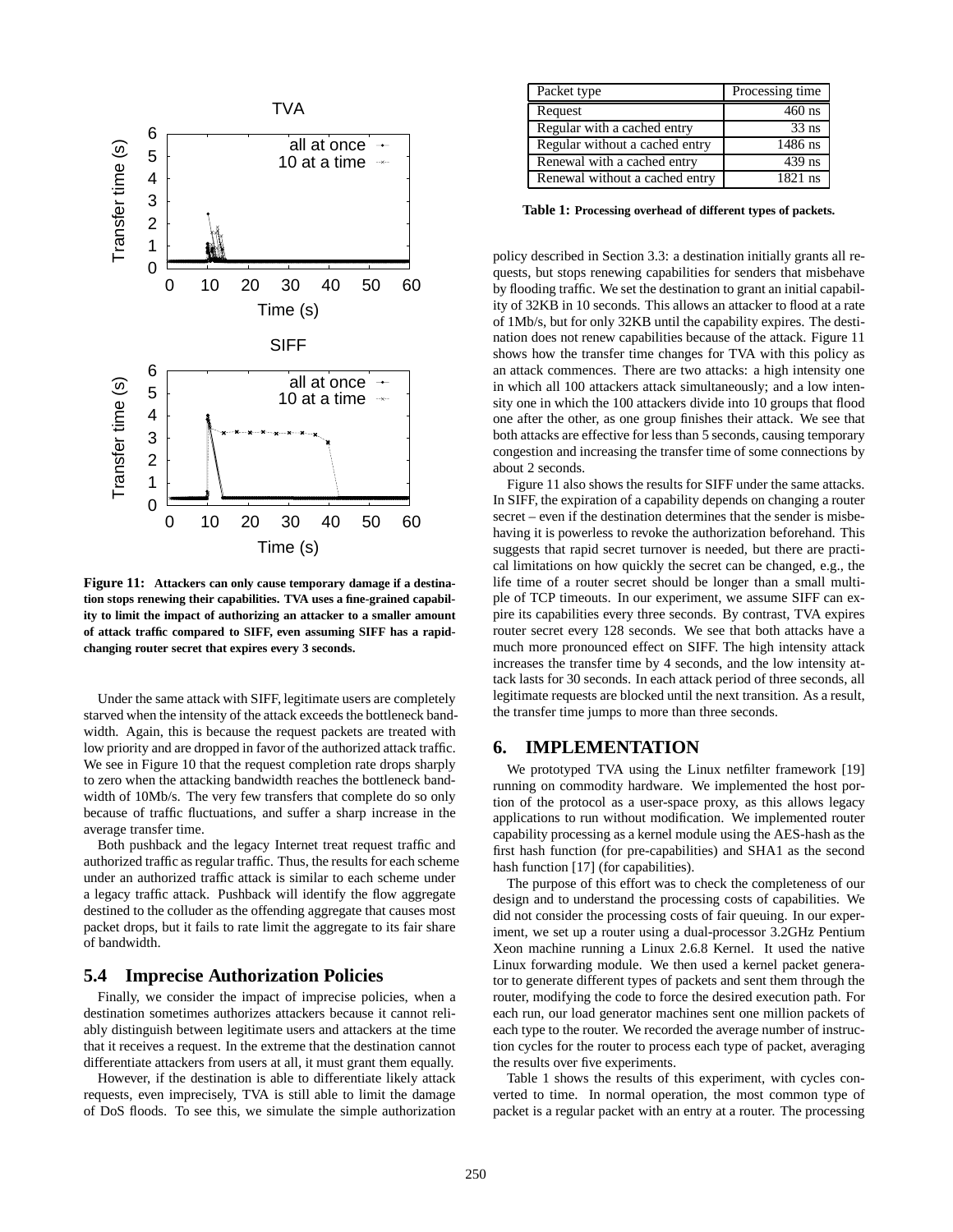

**Figure 12: The peak output rate of different types of packets.**

overhead for this type is the lowest at 33 ns. The processing overhead for validating a capability for a packet without a cached entry is about 1486 ns, as it involves computing two hash functions. The cost to process a request packet is lower and similar to the cost to process a renewal packet with a cached entry because both involve a pre-capability hash computation. The most computation-intensive operation is forwarding a renewal packet without a cached entry. In this case the router needs to compute three hash functions: two to check the validity of the old capability, and one to compute a new pre-capability hash. The processing cost is 1821 ns.

We also tested how rapidly a Linux router could forward capability packets. The results are shown in Figure 12. The output rate increases with the input rate and reaches a peak of 160 to 280Kpps, depending on the type of packet. This compares well with the peak lossless rate for vanilla IP packets of about 280Kpps. In both cases these rates are dominated by per packet interrupt handling, and they could be increased markedly with a polling device driver, as demonstrated by Click [13]. We expect that removing the 3.5us interrupt penalty would improve the output rate to 500-1400Kpps, equivalent to 240 to 670Mbps with minimum size packets (of 40 TCP/IP bytes plus 20 capability bytes). An attacker might attempt to overwhelm the CPU by flooding spoofed short renewal packets; they would not match, but that might still lead to packet loss of good traffic if the processing was done in the order received. Fortunately, we can use Lazy Receiver Processing (LRP) for this case [7]: when the CPU is overloaded, separately queue incoming packets based on their required computation per input bit. Normal traffic, consisting of short requests and full-size regular packets will then be processed at full speed.

We conclude that our implementation can handle 100 Mbps interfaces with off-the-shelf hardware; in the near future, we expect to be able to demonstrate that an optimized implementation can run at a gigabit without specialized hardware.

# **7. SECURITY ANALYSIS**

The security of TVA is based on the inability of an attacker to obtain capabilities for routers along the path to a destination they seek to attack. We briefly analyze how TVA counters various threats.

An attacker might try to obtain capabilities by breaking the hashing scheme. We use standard cryptographic functions with a sufficient amount of key material and change keys every 128 seconds as to make breaking keys a practical impossibility.

An attacker may try to observe the pre-capabilities placed in its requests by routers, e.g., by causing ICMP error messages to be returned to the sender from within the network, or by using IP source routing. To defeat these vulnerabilities, we use a packet format that does not expose pre-capabilities in the first 8 bytes of the IP packet (which are visible in ICMP messages) and require that capability routers treat packets with IP source routes as legacy traffic. Beyond this, we rely on Internet routing to prevent the intentional misdelivery of packets sent to a remote destination.

A different attack is to steal and use capabilities belonging to a sender (maybe another attacker) who was authorized by the destination. Since a capability is bound to a specific source, destination, and router, the attacker will not generally be able to send packets along the same path as the authorized sender. The case in which we cannot prevent theft is when the attacker can eavesdrop on the traffic between an authorized sender and a destination. This includes a compromised router. In this case, the attacker can co-opt the authorization that belongs to the sender. In fact, it can speak for any senders for whom it forwards packets. However, even in this situation our design provides defense in depth. The compromised router is just another attacker – it does not gain more leverage than an attacker at the compromised location. DoS attacks on a destination will still be limited as long as there are other capability routers between the attacker and the destination.

Another attack an eavesdropper can launch is to masquerade a receiver to authorize attackers to send attack traffic to the receiver. Similarly, our design provides defense in depth. If the attacker is a compromised router, this attack can only congest the receiver's queues at upstream links, because the router cannot forge pre-capabilities of downstream routers. This attack is no worse than the router simply dropping all traffic to the receiver. If the attacker is a comprised host that shares a local broadcast network with a receiver, the attacker can be easily spotted and taken off-line.

Alternatively, an attacker and a colluder can spoof authorized traffic as if it were sent by a different sender  $S$ . The attacker sends requests to the colluder with S's address as the source address, and the colluder returns the list of capabilities to the attacker's real address. The attacker can then flood authorized traffic to the colluder using S's address. This attack is harmful if per-source queuing is used at a congested link. If the spoofed traffic and  $S$ 's traffic share the congested link, S's traffic may be completely starved. This attack has little effect on a sender's traffic if per-destination queueing is used, which is TVA's default. ISPs should not use per-source queuing if source addresses cannot be trusted.

Finally, other attacks may target capability routers directly, seeking to exhaust their resources. However, the computation and state requirements for our capability are bounded by design. They may be provisioned for the worst case.

### **8. DEPLOYMENT**

Our design requires both routers and hosts to be upgraded, but does not require a flag day. We expect incremental deployment to proceed organization by organization. For example, a government or large scale enterprise might deploy the system across their internal network, to ensure continued operation of the network even if the attacker has compromised some nodes internal to the organization, e.g., with a virus. Upstream ISPs in turn might deploy the system to protect communication between key customers.

Routers can be upgraded incrementally, at trust boundaries and locations of congestion, i.e., the ingress and egress of edge ISPs. This can be accomplished by placing an inline packet processing box adjacent to the legacy router and preceding a step-down in capacity (so that its queuing has an effect). No cross-provider or interrouter arrangements are needed and routing is not altered. Further deployment working back from a destination then provides greater